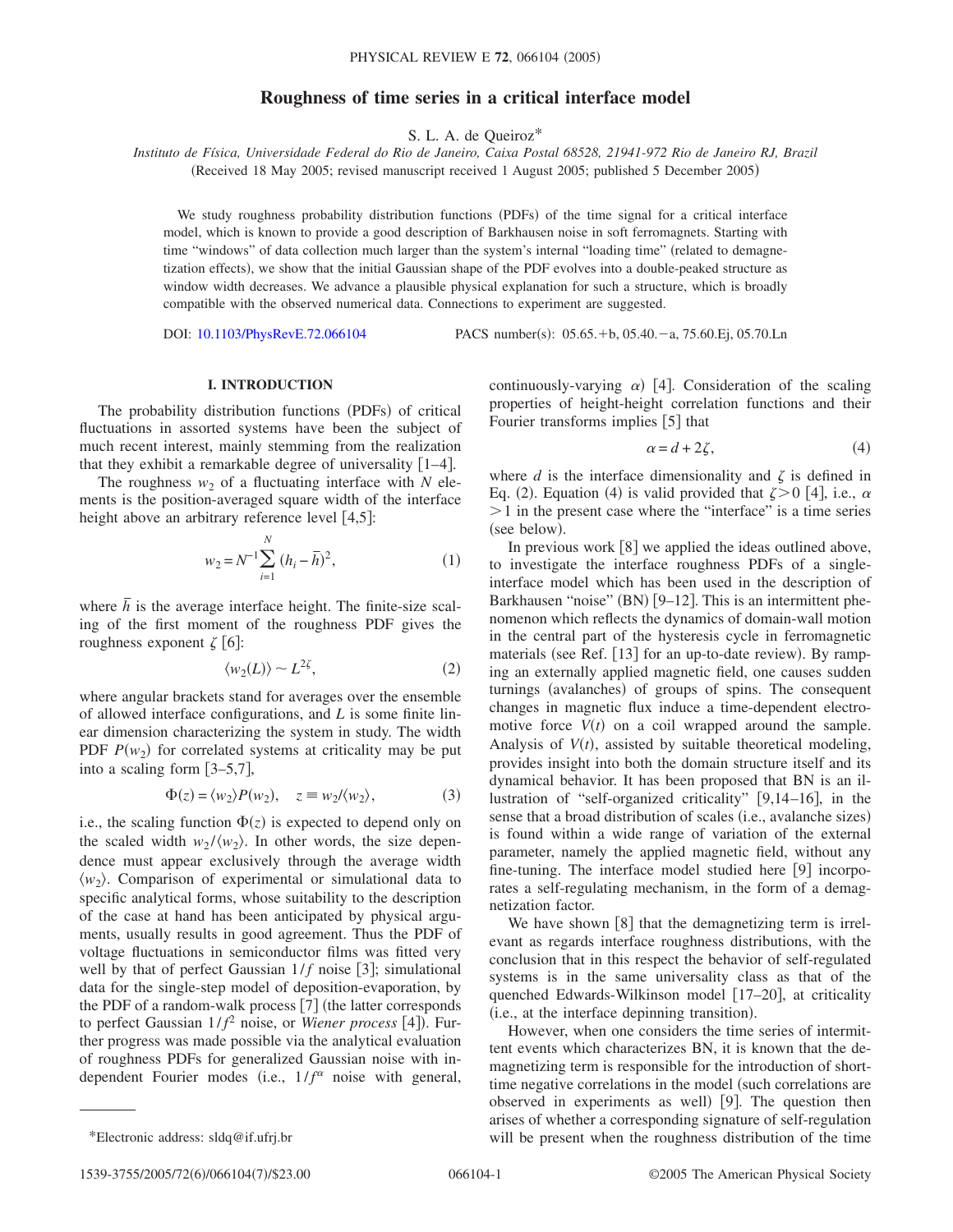sequence of BN events is examined. Since the traditional data acquisition method in the study of BN is exactly via the time series of induced voltages, an investigation along these lines may establish useful connections between observational data and the basic physical mechanisms underlying BN.

## **II. MODEL INGREDIENTS AND DYNAMICS**

We use the single-interface model introduced in Ref. [9] for the description of BN. In line with experimental procedure, the external field *H* acting on the sample is assumed to increase linearly in time, therefore its value is a measure of "time." We consider the adiabatic limit of a very slow driving rate, thus avalanches are considered to be instantaneous (occurring at a fixed value of the external field). In this simplified version, a plot of  $V(t)$  against  $t$  consists of a series of spikes of varying sizes, placed at nonuniform intervals. Generalizations for a finite driving rate may be devised  $[11,21,22]$ , but will not concern us here.

Simulations are performed on an  $L_x \times L_y \times \infty$  geometry, with the interface motion set along the infinite direction. Since we are interested in fluctuations of the Barkhausen signal in *time*, we keep geometric aspects at the simplest level, i.e.,  $L_v = 1$  (system dimensionality  $d=2$ , interface dimensionality  $d'=1$ ). Periodic boundary conditions are imposed at  $x=0,L$ .

The interface (180-degree domain wall separating spins parallel to the external field from those antiparallel to it) is composed by *L* discrete elements whose *x* coordinates are  $x_i = i$ ,  $i = 1, \ldots, L$ , and whose (variable) heights above an arbitrary reference level are  $h_i$ . The simulation starts with a flat wall:  $h_i = 0$  for all *i*.

Each element *i* of the interface experiences a force given by

$$
f_i = u(x_i, h_i) + k[h_{i+1} + h_{i-1} - 2h_i] + H_e,
$$
 (5)

where

$$
H_e = H - \eta M. \tag{6}
$$

The first term on the right-hand side  $(RHS)$  of Eq.  $(5)$  represents quenched disorder, and is drawn from a Gaussian distribution of zero mean and width *R*; the intensity of surface tension is set by  $k$ , and the effective field  $H_e$  is the sum of a time-varying, spatially uniform, external field *H* and a demagnetizing field which is taken to be proportional to *M*  $=(1/L)\sum_{i=1}^{L} h_i$ , the magnetization (per site) of the previously flipped spins for a lattice of transverse width *L*. Here we use  $R=5.0$ ,  $k=1$ ,  $\eta=0.005$ , values for which fairly broad distributions of avalanche sizes are obtained  $[8,10-12]$ .

The dynamics goes as follows. For fixed *H*, starting from zero, the sites are examined sequentially; at those for which  $f_i > 0$ ,  $h_i$  is increased by one unit, with *M* being updated accordingly; the corresponding new value of *u* is drawn. The whole interface is swept as many times as necessary, until only sites with  $f_i < 0$  are left, which marks the end of an avalanche. The external field is then increased until  $f_i = 0$  for at least one site. This is the threshold of a new avalanche, which is triggered by the update of the site(s) with  $f_i = 0$ , and so on.

The effect of the demagnetizing term on the effective field  $H_e$  is that at first it rises linearly with the applied field  $H$ , and then, upon further increase in  $H$ , saturates (apart from small fluctuations) at a value rather close to the critical external field for the corresponding model *without* demagnetization  $[9,10]$ .

## **III. TIME SERIES: CORRELATIONS AND ROUGHNESS**

As explained above, owing to the assumed linear increase of applied field with time (in analogy with experimental setups), we shall express time in units of  $H$  as given in Eqs.  $(5)$ and (6). We have generated time series of BN, with  $O(10^4 - 10^5)$  events. Steady state, i.e., the stabilization of  $H_e$ of Eq. (6) against external field *H*, occurs after some 200 events, for the range of parameters used here. Though we used only steady-state data, it was noted that inclusion of those from the transient does not appreciably distort any of the quantities studied.

In experiment, the integrated signal  $\int_{\Delta t} V(t) dt$  is proportional to the magnetization change (number of upturned spins) during the interval  $\Delta t$ . In the adiabatic approximation used here, a boxlike shape is implicitly assumed for each avalanche (*i.e.*, details of the internal structure of each peak, as it develops in time, are ignored, on acount of its duration being very short), thus the instantaneous signal intensity (spike height) is proportional to the corresponding avalanche size.

We sample the fluctuations of the signal along successive "windows" of equal time duration *W*, each containing many spikes. Each window is divided into equally-spaced bins of size  $\delta$ ; the signal intensity associated to each bin is the sum of the sizes of all avalanches which occurred within that bin. The roughness  $w_2$  of the signal on a given window starting, say, at *t*=0, is given by

$$
w_2 = \frac{1}{W/\delta} \sum_{i=1}^{W/\delta} (V_i - \overline{V})^2, \quad V_i = \sum_{t \in [(i-1)\delta, i\delta]} V(t), \tag{7}
$$

where  $\overline{V}$  is an average of  $V(t)$  over the whole window span *W*.

As the signal is intermittent, there are significant periods (waiting times, henceforth referred to as WT) of no activity at all. Such quiet intervals must be properly accounted for in the statistics of fluctuations, hence care must be taken when setting up the bin size  $\delta$ .

We have examined WT distributions, for varying lattice widths  $L = 200, 400, 800$ . In Fig. 1 (lower curve) we display a double-logarithmic plot of the probability of occurrence of assorted WTs for *L*=400, against WT, sampled over 8  $\times 10^6$  events. The distribution is generally rather flat, apart from (i) a sharp cutoff at the high end (related to the finite cutoff in the avalanche size probability distribution, see the discussion of loading times below), and (ii) a number of peaks concentrated in a somewhat narrow region corresponding to  $10^{-5}$   $\leq$  WT  $\leq$  10<sup>-4</sup>. The latter are associated to very frequent and small, spatially localized (i.e., noncritical) events involving typically  $N=1-10$  sites [11]. This is easy to see by recalling from Eqs. (5) and (6) that, since the demag-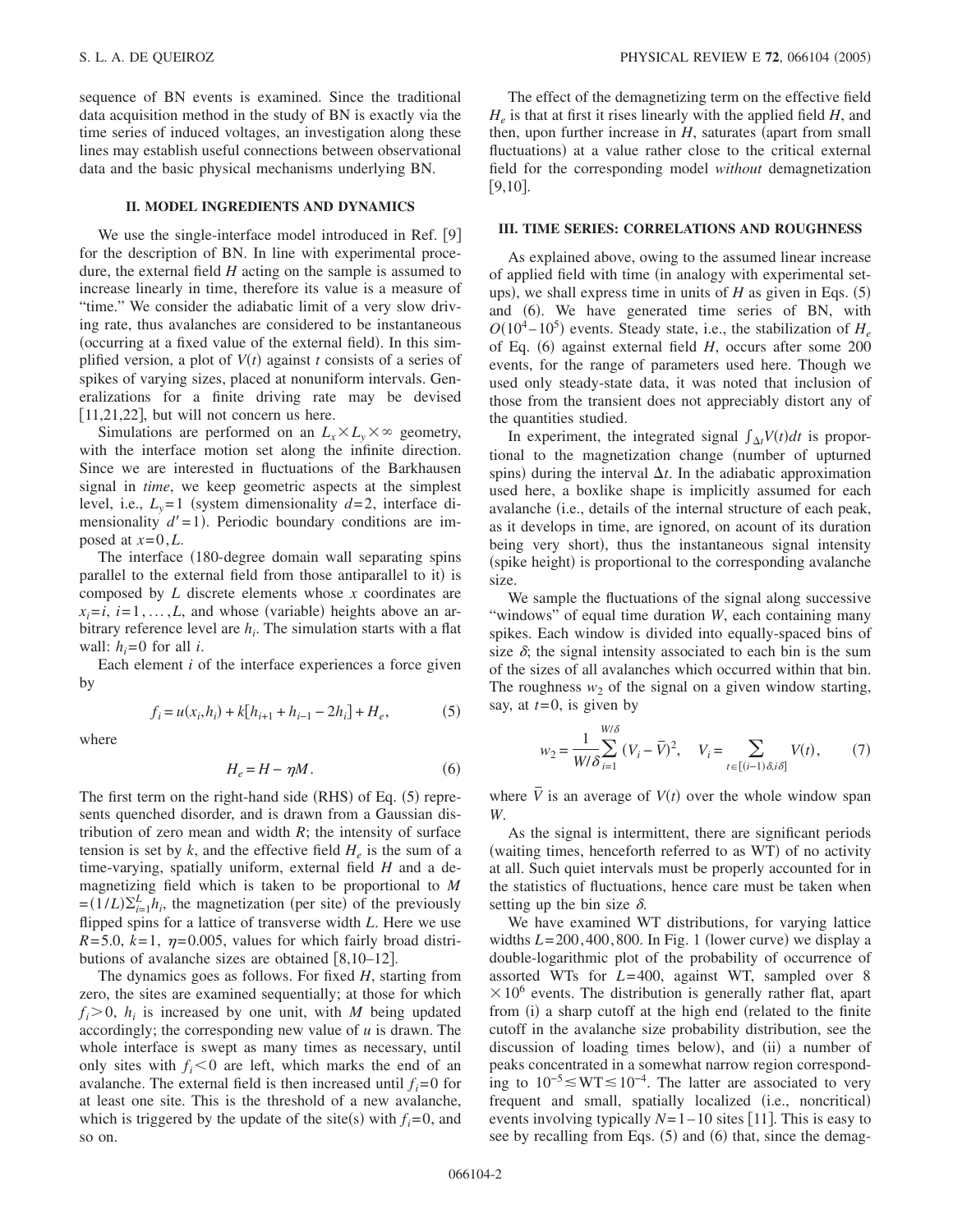

FIG. 1. (Color online) Double-logarithmic plot of probability distribution,  $P(WT)$ , of waiting times (lower curve), and accumulated distribution,  $P_{\text{acc}}(\text{WT}) = \int_{0}^{\text{WT}} P(t) dt$  (upper curve).  $L = 400$ .

netization term keeps  $H_e$  approximately constant, a small avalanche with *N* spins overturned decreases the internal field by  $\eta N/L$ , thus requiring approximately the same increase in external field in order to bring the system back to criticality. We have checked that the peaks move consistently with this argument, i.e., their horizontal position is shifted leftward by a factor of  $log_{10} 2$  for each doubling of *L*.

Upon consideration of integrated WT distributions (upper curve in Fig. 1), we decided to set the bin size  $\delta = 10^{-5}$  (for *L*=400, the system size for which most of our calculations are done, see below). With such a choice, WTs shorter than  $\delta$ occur with less than 1% frequency. This ensures both that inactive periods are not wrongly obscured by bursts of activity, and that consecutive avalanches are rather unlikely to be lumped together.

At this point, a comment must be made on the connection of the above results with previous investigations of WT distributions in BN. In Ref.  $[23]$  it was predicted, from a fractal analysis of the ABBM [24] model which describes domainwall motion via a Langevin equation, that  $P(WT)$  $\sim$ (WT)<sup>-(2-*c*)</sup>, where *c* is proportional to the external field driving rate. Experimental data in SiFe samples are consistent with this  $[23]$ . The present case of adiabatic driving would then correspond to  $c \rightarrow 0$ . However, it is crucial in the analysis of Ref. [23] that the BN pulse durations be finite (even though they shorten accordingly in the  $c \rightarrow 0$  limit). Indeed, the result just quoted relies on considering the properties of complementary sets, both with nonzero fractal dimension (namely the time intervals during which there is domain-wall motion, versus those of no activity, i.e., WTs). The approximation used here, of considering BN pulses as having exactly zero duration, destroys the connection of our data with the conceptual framework in which the power-law dependence  $P(WT) \sim (WT)^{-(2-c)}$  was found. Though in this sense the flat WT distribution found here is most likely an artifact of the model, the conclusions extracted from the distribution with respect to the choice of  $\delta$  remain valid.

We now turn to the choice of window width *W*. Recall that real-space properties, e.g., interface roughness, of the systems under study benefit from divergence of the system's natural length scale, as it self-tunes its behavior to lie close to a second-order (depinning) transition [8]. For such quan-



FIG. 2. (Color online) Normalized two-time correlations (averaged over *t*)  $\langle V(t)V(t+\tau)\rangle / \langle V(t)\rangle^2 - 1$  for system with *L*=400. Dashed line is fit of data to single-exponential form, from which  $\tau_L = 0.14(1)$ .

tities, universality ideas apply, so one expects finite-lattice effects to be present only as an overall scale factor, e.g.,  $\langle w_2 \rangle$ in Eq. (3) [3–5,7]. However, in the study of time series for the same systems, one must bear in mind that a finite time scale  $\tau_L$  ("loading time") is introduced via the demagnetization term  $[9]$ . This is illustrated in Fig. 2 (similar plots, exhibiting both simulational and experimental results, can be found in Ref. [9]) where normalized two-time correlations  $\langle V(t)V(t+\tau)\rangle$ / $\langle V(t)\rangle^2$  – 1 (averaged over *t*) are shown. Therefore, different regimes will be found, depending on the value of  $x \equiv W/\tau_L$ . The limit  $x \ge 1$  is expected to reproduce the white noise characteristic of uncorrelated fluctuations, for which the roughness distribution is a pure Gaussian. On the other hand, non-trivial effects may arise for  $x \sim 1$ .

Before going further, it must be remarked that  $\tau_L$  in fact decreases for increasing *L*. This can be understood by recalling that (i) the probability distribution for avalanche size *s* goes roughly as  $P(s) \sim s^{-a} \exp(-s/s_0)$  [9–12]; (ii) the cutoff  $s_0$  scales approximately as  $s_0 \sim L^{0.8}$  in the present case of a one-dimensional interface  $\lceil 10 \rceil$ . Thus the maximum waiting time  $\tau_M$  will vary as  $\tau_M = \eta s_0 / L \sim L^{-0.2}$ . For  $L = 400$ , we find  $s_0 \approx 4 \times 10^4$  [12], which explains both the sharp drop in the WT distribution at  $WT \approx 0.5$  in Fig. 1, and the complete vanishing of correlations at  $\tau \gtrsim 0.5$  in Fig. 2.

In BN studies the connection between lattice-sizedependent quantities in simulations, and their experimental counterparts, becomes especially clear when one considers the *L*-dependent cutoff in the power-law avalanche size distribution, and its relationship to the maximum domain size in magnetic samples  $[10]$ . In the present case it should be stressed that finite loading times are measured in experiment, under suitable conditions  $[9]$ . Thus, we assume that the loading times found here are not simply a finite-size artifact of simulations, bound to vanish in the thermodynamic limit characteristic of real systems. Instead, although we are not in a position to propose quantitative comparisons, they must correspond to the experimentally observed ones.

#### **IV. RESULTS**

By generating many realizations of the roughness  $w_2$  defined in Eq. (7) for given values of the physical parameters,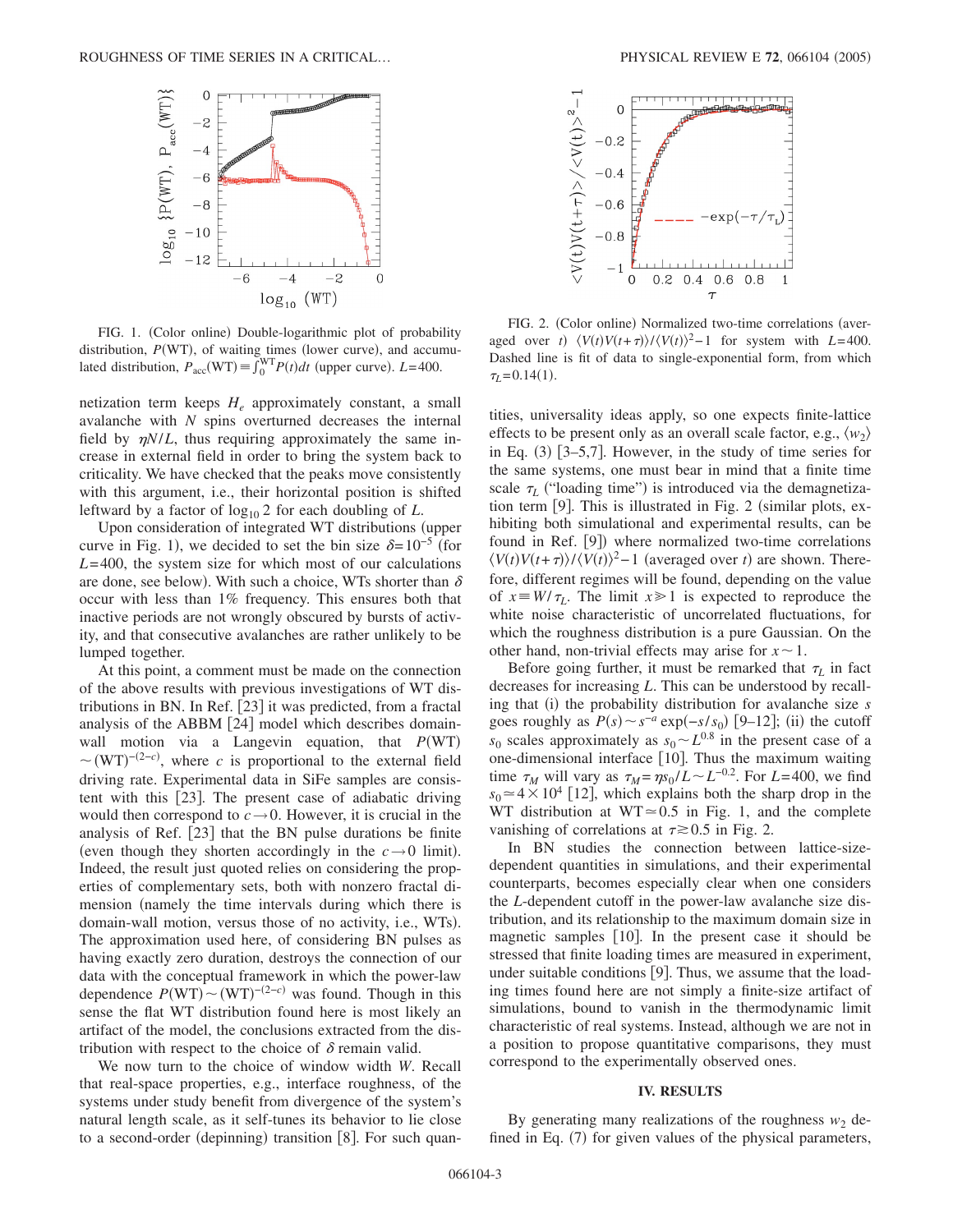

FIG. 3. (Color online) Scaled roughness distributions  $\Psi(y)$  of time series, for *y* of Eq. (8).  $L=400$ ; window width  $W=100$ . (a) Demagnetizing factor  $\eta = 0.005$  ( $\tau_L \approx 0.14$ ),  $6 \times 10^3$  samples. Dashed line is Gaussian fit to data with mean at  $y=0.04(1)$ , width  $\sigma$ =0.96(1). (b) Demagnetizing factor  $\eta$ =0 (see text), 2.1 × 10<sup>4</sup> samples. Dashed line is Gaussian fit to data, with mean at  $y=-0.07(1)$ , width  $\sigma=0.98(1)$ .

we have obtained the corresponding roughness PDFs. The shapes of roughness PDFs found here do not usually conform to the generalized Gaussian  $(1/f^{\alpha})$  distributions introduced in Ref.  $[4]$ , although they display certain similarities to the pure Gaussian limit, which corresponds to  $\alpha = 1/2$  in the scheme of Ref. [4]. We have found it convenient to adhere to conventions used in that Reference and related work, namely expressing the PDFs in a scaling form, see Eq.  $(3)$ .

We first examine the limit  $x \ge 1$ . Similarly to  $1/f^{\alpha}$  PDFs with  $\alpha \leq 1$  [4], our results in this limit approach a  $\delta$ -function shape when expressed in terms of  $z$  of Eq.  $(3)$ . The solution, pointed out in Refs.  $[3,4]$ , is to use scaling by the variance, instead of by the average, i.e., switch to the variable

$$
y = \frac{w_2 - \langle w_2 \rangle}{\sqrt{\langle w_2^2 \rangle - \langle w_2 \rangle^2}}.
$$
 (8)

The corresponding scaling function will be denoted by  $\Psi(y)$ .

In Fig. 3 we show results for window width *W*=100, in terms of  $y$  of Eq.  $(8)$ . While in  $(a)$  the demagnetizing factor is  $\eta$ =0.005 (thus  $\tau_L$   $\approx$  0.14 from Fig. 2), the data in (b) correspond to simulations of the same system, with  $\eta=0$ . As explained in Ref.  $[8]$ , in this case the system is kept close to criticality by the following procedure. We first determined the approximate critical value  $H_e^c$  of the internal field  $H_e$  of Eq. (6), by starting a simulation with  $\eta \neq 0$  and waiting for  $H_e$  to stabilize. At that point, we set  $\eta = 0$  and repeatedly swept *H* in the interval  $(\gamma H_e^c, H_e^c)$ ,  $\gamma \le 1$ , according to the procedure delineated in Sec. II. We have used  $\gamma = 0.9$  for the data displayed in Fig. 3(b). With  $H_e^c \approx 5.4$  for the disorder and elasticity parameters used here, data corresponding to a window of "width" *W*=100 in this case was in fact given by the collation of data from  $\sim W/(1-\gamma)H_e^c = 185$  consecutive field sweeps as just described. Note that, within a given field sweep, many noncritical events are thus sampled (which would by themselves give rise to a nonuniversal PDF, see below the discussion for narrow windows). However, owing



FIG. 4. (Color online) Scaled roughness distributions  $\Phi(z)$  of time series, for *z* of Eq. (3).  $L=400$ . Window width  $W=10$  (triangles,  $1.2 \times 10^5$  samples), 2.5 (squares,  $1.2 \times 10^5$  samples), and 1.0 (crosses,  $5.7 \times 10^5$  samples).

to the central limit theorem, the result of the collation of many independent segments should yield an overall behavior which is essentially Gaussian.

One can see that in both cases, a single Gaussian centered at  $y \approx 0$  and with variance  $\approx 1$  gives a good fit to data, confirming our expectation that demagnetization-induced correlations would be essentially washed away for  $W \gg \tau_L$ . It is worth mentioning, however, that the *unscaled* variables tell a slightly different story: for the data of Fig. 3(a) one has  $\langle w_2 \rangle \pm \sigma = (127 \pm 6) \times 10^3$ , while in (b)  $\langle w_2 \rangle \pm \sigma = (6.3 \pm 2.2)$  $\times$  10<sup>3</sup>. Clearly, our data would approach a  $\delta$ -function shape if plotted in terms of  $z$  defined in Eq.  $(3)$ .

Considering now narrower windows, and keeping the demagnetizing factor  $\eta$ =0.005, we show data for *W*=10.0, 2.5, and 1.0 in Fig. 4, where we have reverted to plotting our results in terms of the variable  $z$  defined in Eq.  $(3)$ . This is because it was noticed that, against diminishing *x*, the scaled roughness PDFs followed a trend away from the  $\delta$ -function shape which was the motivation for using the variable *y* of Eq. (8). In order to produce an accurate picture of deviations from the Gaussian limit, we have generated a much larger number of samples  $[O(10^5)]$  than for  $W=100$ .

Before analyzing the shapes exhibited in Fig. 4, it is instructive to check how the demagnetization term influences the roughness PDFs in the narrow-window limit. In Fig. 5 the scaled distributions for *W*=10 are shown, both with and without demagnetization. The shapes of PDFs are clearly rather distinct from each other, highlighting the relevance of demagnetization effects in this limit. For  $\eta=0$  the distribution peaks at  $z \approx 0.15$  and decays very slowly afterwards. As mentioned above in connection with the data of Fig. 3(b), this reflects the nonuniversal statistics of noncritical events which our calculational method for  $\eta = 0$  inevitably includes. The difference relative to that case is that for *W*=10, each roughness sample is the collation of only  $\sim$ 19 consecutive field sweeps. The corresponding results show that, in contrast to *W*=100, here one is outside the range of applicability of the central limit theorem.

From now on we shall only deal with  $\eta \neq 0$ . Even though  $W=10.0$  corresponds to  $x \approx 70$ , it is clear from Fig. 4 that a secondary peak is evolving, i.e., a significant distinction is emerging with respect to the simple Gaussian picture found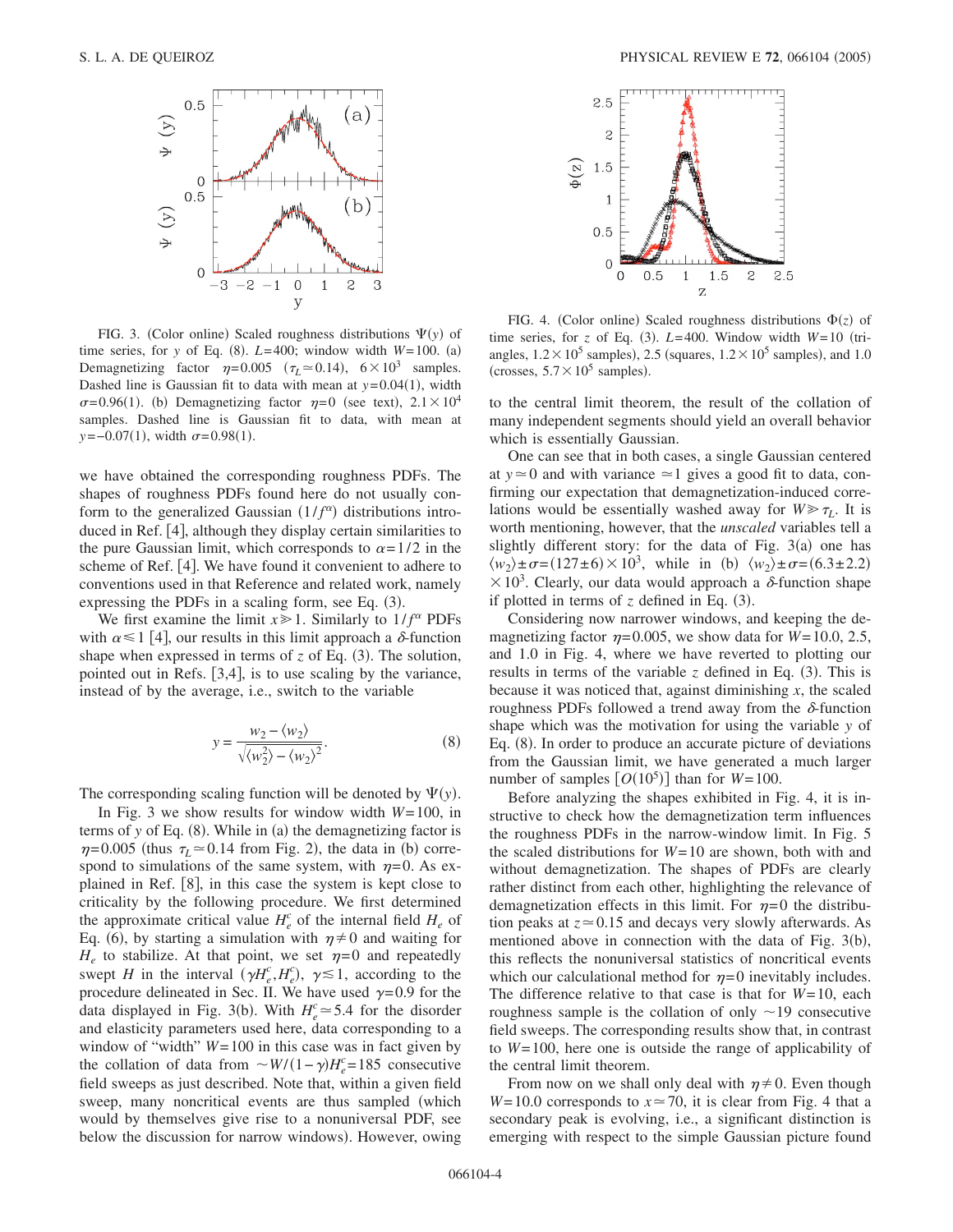

FIG. 5. (Color online) Scaled roughness distributions  $\Phi(z)$  of time series, for  $z$  of Eq. (3), with and without demagnetization.  $L$  $=400$ ; window width  $W=10$ . Triangles,  $\eta = 0.005$ ,  $1.2 \times 10^5$ samples; circles,  $\eta = 0$ ,  $2.1 \times 10^5$  samples.

for larger *W*. Data for  $W = 5.0$  (not shown) are virtually identical to those for *W*=10.0. While a secondary peak still shows up for  $W=2.5$ , data for  $W=1.0$  display only a single maximum (however, these latter clearly differ from a pure Gaussian).

We then attempted to fit the data in Fig. 4 to analytical forms. The *W*=10.0 results strongly suggest a double-Gaussian ansatz, as

$$
\Phi(z) = bG_1(z) + (1 - b)G_2(z),\tag{9}
$$

where  $G_i$  is a Gaussian centered at  $a_i$  with variance  $\sigma_i^2$ . As *W* grows, one would expect  $b \rightarrow 1$ ,  $a_1 \rightarrow 1$  in Eq. (9). Data for *W*=10.0 are well fitted by *b*=0.924(2),  $a_1$ =1.03(1),  $a_2$ =0.51(1), as seen in Fig. 6. The  $\chi^2$  per degree of freedom  $(\chi_{\text{DOF}}^2)$  is 1.5 × 10<sup>-3</sup>, indicating that the form Eq. (9) indeed provides a satisfactory description of simulational results in this case.

We have found that a similar fit, albeit of somewhat reduced quality  $[\chi^2_{\text{DOF}} = 3 \times 10^{-3}, \text{ with } b = 0.955(5), a_1$  $=1.02(1)$ ,  $a_2=0.06(3)$  is feasible for the *W*=2.5 data as well. Turning to *W*=1.0, the double-Gaussian ansatz worked surprisingly well, producing  $\chi_{\text{DOF}}^2 = 6 \times 10^{-4}$ , with *b*  $= 0.53(5)$ ,  $a_1 = 1.24(4)$ ,  $a_2 = 0.77(1)$  (i.e., the two curves are



FIG. 6. (Color online) Scaled roughness distribution  $\Phi(z)$  of time series, for *z* of Eq. (3).  $L=400$ . Window width  $W=10$ . Triangles are simulational data. Thick line is fit to Eq.  $(9)$ , with *b*  $= 0.924(2), a_1 = 1.03(1), \text{ and } a_2 = 0.51(1). \chi_{\text{DOF}}^2 = 1.5 \times 10^{-3}.$ 



FIG. 7. (Color online) Crosses: scaled roughness distribution  $\Psi(y)$  of time series, for *y* of Eq. (8).  $L=400$ ; window width  $W=1$ . Dashed line is double-Gaussian fit to data [Eq. (9)]. Full line is Fisher-Tippet-Gumbel distribution with window boundary conditions. Vertical axis is linear in (a), logarithmic in (b).

roughly symmetric about  $z=1$ , with approximately equal weights).

Given that a double-peak structure is far from obvious for the *W*=1.0 data, alternative forms must be considered which might also provide a suitable fit to data in this limit. We investigated the family of roughness PDFs for  $1/f^{\alpha}$  noise [4,5], keeping in mind that window boundary conditions (WBC) are the appropriate ones in this case  $[3-5,8,25]$ . Such PDFs are usually available in closed form  $[25]$ . However, close to  $\alpha = 1$  it is more time-efficient to evaluate PDFs numerically via the usual procedure of first generating a very long sequence of Gaussian white noise, Fourier-transforming that sequence, multiplying the Fourier components by  $f^{-\alpha/2}$ and then inverting the Fourier transform  $[3,4]$ . The resulting sequence is pure  $1/f^{\alpha}$  noise, which is then chopped into windows for analysis of the corresponding roughness PDF.

The best fit of the  $1/f^{\alpha}$  family to our data was achieved for  $\alpha = 1$ , that is, the Fisher-Tippet-Gumbel (FTG) statistics of extremes [3]. Even so, significant discrepancies remain. The overall picture is illustrated in Fig. 7, where we have switched again to the variable *y* of Eq. (8) because the FTG curve is better visualized in this way  $[3,4]$ . One sees that, even though the double-Gaussian curve gives an excellent fit in the central area of the plot where  $\Psi(y) \ge 0.1$ , it fails away from there, especially at the lower end. As to the FTG curve, while it follows the data closely, it never actually matches them.

## **V. DISCUSSION AND CONCLUSIONS**

The usual approach to the frequency domain in BN literature is via the study of power spectra  $[13,26]$ . It has been found  $[11]$  that, in the adiabatic limit of the interface model under consideration here, the power spectrum behaves approximately as  $1/f^2$  within an intermediate range of frequencies. One might construe this as indicating that the pure  $1/f<sup>2</sup>$ noise model of a Wiener process [4,7] applies in this case. However, the numerically-obtained full roughness PDF, which contains much more information than a section of the power spectrum, tells a more nuanced story. Indeed, in gen-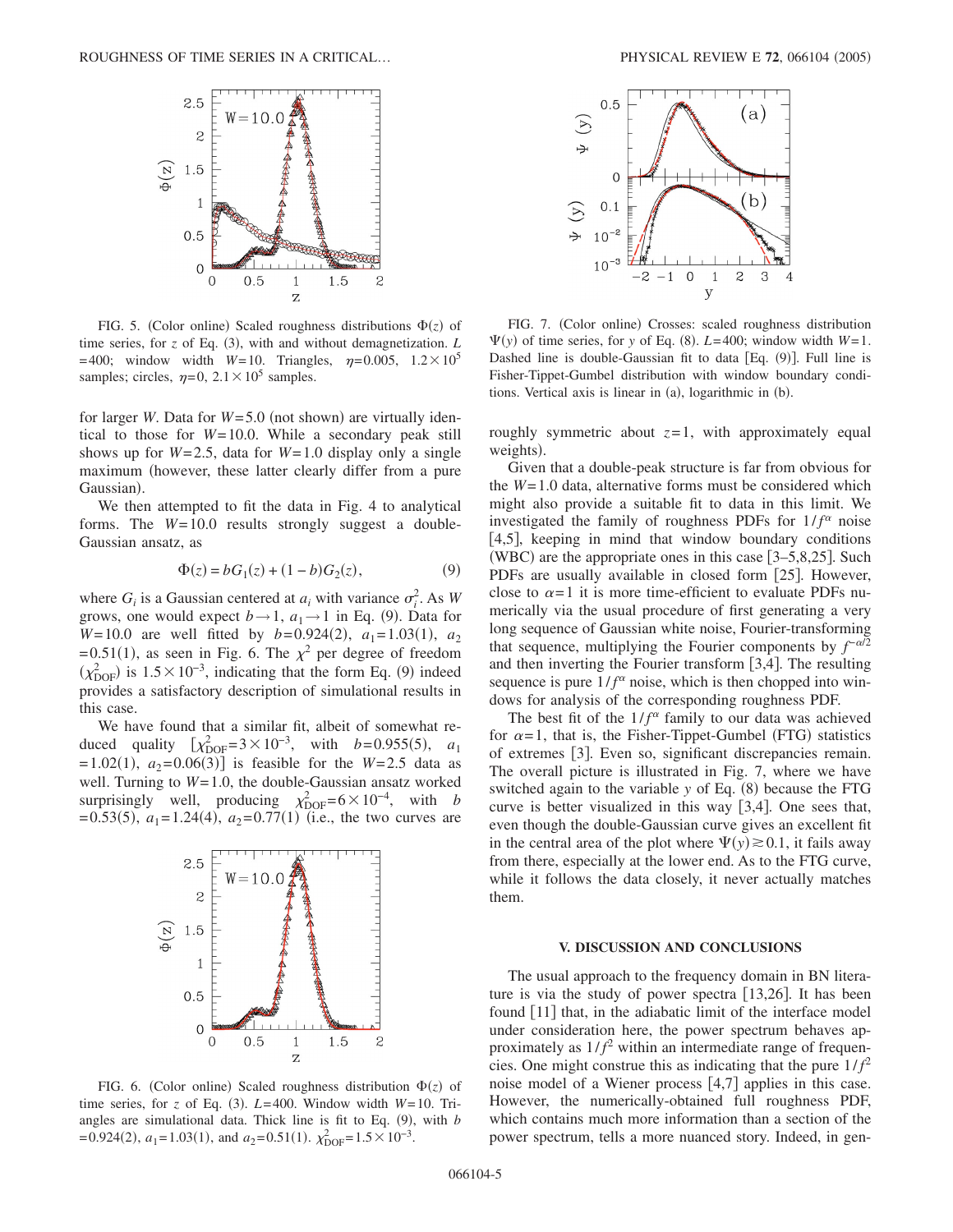eral it does not follow a shape close to that of  $1/f^{\alpha}$  curves, except for narrow windows. Even there, the closest fit within that family is for  $\alpha \approx 1$ .

The question then arises of whether the generalized Gaussian approximation underlying  $1/f^{\alpha}$  noise models, in which the Fourier modes are considered as uncorrelated  $[4]$ , is suitable for the description of BN time series. Our results, when considered in their evolution as window width varies, appear more consistent with the idea that the similarity of our PDFs to that of  $1/f$  noise, found at the narrow-window limit, is fortuitous. We recall that, even in studies of realspace interface roughness, it is known that the independentmode approximation gives rise to small but systematic discrepancies against experimental data, which can be traced back to higher cumulants of the correlation functions  $[5]$ . Furthermore, even more severe discrepancies have been found when boundary conditions other than periodic (e.g., window, as is the case here) are considered  $[8,27]$ .

Turning now to the double-Gaussian picture, admittedly phenomenological in its inspiration, nonetheless it gives a description which is both numerically closer to actual data, and spans a broad range of window widths.

The physical origins of the double-peak structure may be traced back to the demagnetization term, and the consequent negative correlations illustrated in Fig. 2. A window of width *W* contains at least  $W/\tau_M$  segments whose internal roughness profiles are uncorrelated to each other. On the other hand, within each such segment, negative correlations are significant at least to some extent, thus preventing fluctuations from becoming very large. This latter effect gives rise to the secondary peaks at  $y < 0$ , or equivalently,  $z < 1$ . With  $\tau_L$  $\approx$  0.14,  $\tau_M \approx$  0.5 for the *L*=400 systems which have been the focus of our study, one has for *W*=1 that both inter- and intrasegment fluctuations have similar weights, hence the *b*  $\approx 0.5$  result for the double-Gaussian fit in that case. For  $W/\tau_M \geq 1$  the dominant picture is one of many uncorrelated "blobs" of length  $\sim \tau_M$ , yielding the effective single-Gaussian limit observed.

The double-Gaussian picture displays features which are not fully understood at present. Figure 8 exhibits the variation of parameters  $b$ ,  $a_1$ , and  $a_2$  of Eq. (9) against *W* for not very large window widths (in addition to  $W=1.0$ , 2.5, 5.0, and 10.0 we ran simulations at  $W=0.5$  and 1.5). While *b* varies approximately as expected within this theoretical framework (albeit with small nonmonotonicities), and  $a_1$  follows a rather monotonic trend, the behavior of  $a_2$  is intriguing, showing an apparent trend reversal. So far we have not able to provide an explanation for this.



FIG. 8. Fitting parameters *b* (triangles),  $a_1$  (squares), and  $a_2$ (crosses) of double-Gaussian ansatz of Eq. (9), against window width *W*, for *W*=0.5, 1.0, 1.5, 2.5, 5.0, and 10. *L*=400.

An alternative explanation for the observed behavior at  $W \approx 1$  may be proposed, following a line similar to that advanced for the evolution of  $\eta = 0$  data with increasing *W* (see Fig. 5 and the respective discussion). In this scenario, the  $W \approx 1$  PDF shapes would be nonuniversal (i.e., neither  $1/f^{\alpha}$ nor double-Gaussian). For larger  $W \le 10$  the central limit theorem would imply that, for the superposition of many (almost) decorrelated non-universal profiles, effective Gaussian structures should emerge. In this view, the peak at *z* 1 would again be ascribed to segments within which negative correlations are felt, with the peak at larger *z* corresponding to intersegment profiles.

Whatever the explanation of the behavior of roughness PDFs for  $W \sim 1$ , the extent of window widths for which an effectively double-peaked structure shows up is considerably larger than, say,  $\tau_L$ . Thus, a fairly straightforward way to detect the presence of demagnetization effects in experimental setups would be via the analysis of roughness PDFs of the induced signal  $V(t)$ . Considering, e.g., the conditions for the Perminvar samples described in Ref. [9], where the average spacing between peaks is 13 msec and  $\tau_M \approx 200$  msec, analysis of windows of width  $\sim$ 2 sec should produce a welldefined double-peaked structure similar to that of Fig. 6.

#### **ACKNOWLEDGMENTS**

This research was partially supported by the Brazilian agencies CNPq (Grant No. 30.0003/2003-0), FAPERJ (Grant No. E26-152.195/2002), FUJB-UFRJ and Instituto do Milênio de Nanociências-CNPq.

- [1] S. T. Bramwell, P. C. W. Holdsworth, and J.-F. Pinton, Nature (London) 396, 552 (1998).
- [2] S. T. Bramwell, K. Christensen, J.-Y. Fortin, P. C. W. Holdsworth, H. J. Jensen, S. Lise, J. M. López, M. Nicodemi, J.-F. Pinton, and M. Sellitto, Phys. Rev. Lett. 84, 3744 (2000).
- [3] T. Antal, M. Droz, G. Györgyi, and Z. Rácz, Phys. Rev. Lett. 87, 240601 (2001).
- 4 T. Antal, M. Droz, G. Györgyi, and Z. Rácz, Phys. Rev. E **65**, 046140 (2002).
- [5] A. Rosso, W. Krauth, P. LeDoussal, J. Vannimenus, and K. J. Wiese, Phys. Rev. E 68, 036128 (2003).
- 6 A.-L. Barábasi and H. E. Stanley, *Fractal Concepts in Surface* Growth (Cambridge University Press, Cambridge, UK, 1995).
- [7] G. Foltin, K. Oerding, Z. Rácz, R. L. Workman, and R. K. P.